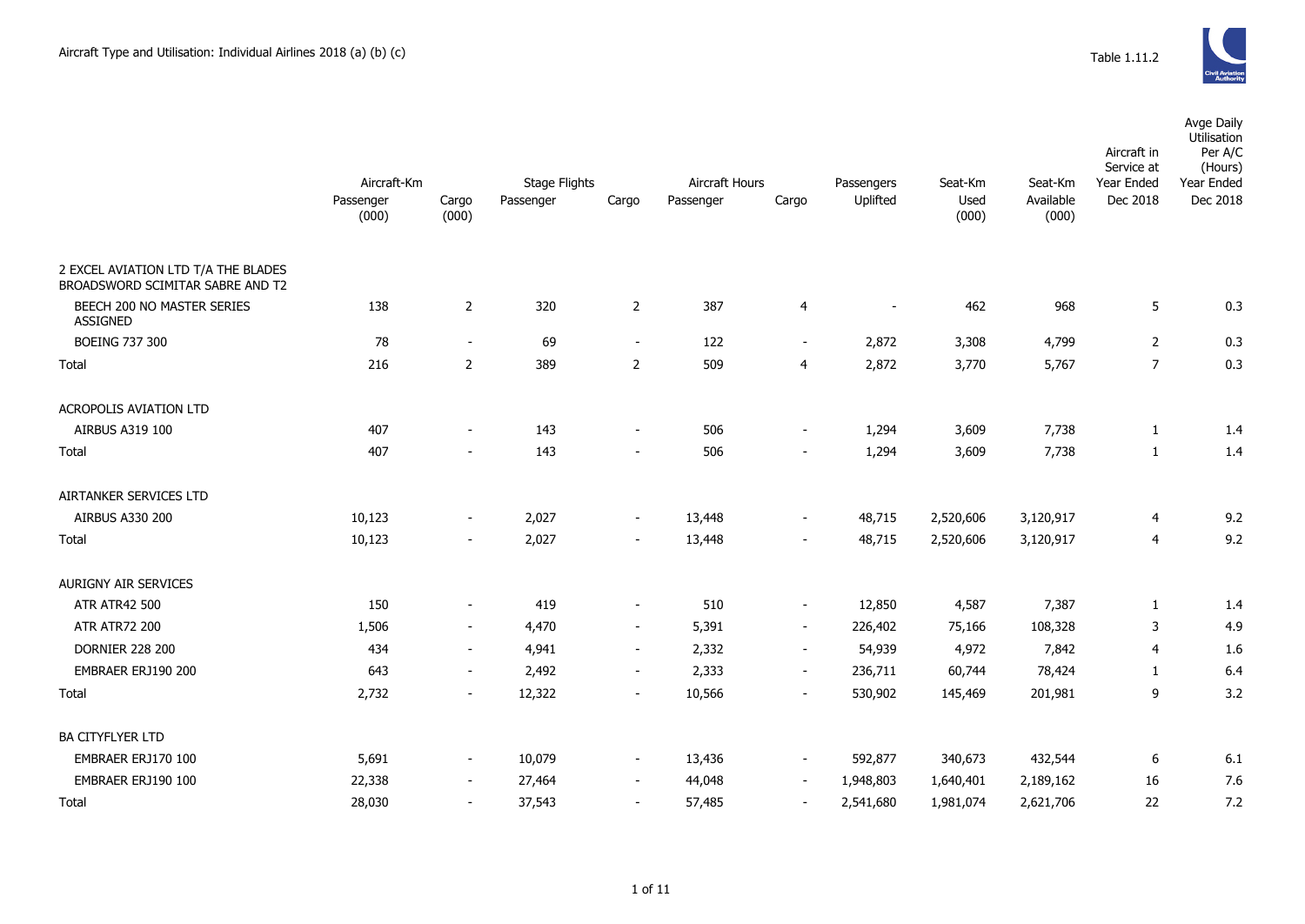Avge Daily Utilisation

|                                                           |                    |                          |               |                          |                |                          |            |               |                    | Aircraft in<br>Service at | Per A/C<br>(Hours) |
|-----------------------------------------------------------|--------------------|--------------------------|---------------|--------------------------|----------------|--------------------------|------------|---------------|--------------------|---------------------------|--------------------|
|                                                           | Aircraft-Km        |                          | Stage Flights |                          | Aircraft Hours |                          | Passengers | Seat-Km       | Seat-Km            | Year Ended                | Year Ended         |
|                                                           | Passenger<br>(000) | Cargo<br>(000)           | Passenger     | Cargo                    | Passenger      | Cargo                    | Uplifted   | Used<br>(000) | Available<br>(000) | Dec 2018                  | Dec 2018           |
| BAE SYSTEMS (CORP AIR TVL) LTD                            |                    |                          |               |                          |                |                          |            |               |                    |                           |                    |
| <b>BAE BAE146 200</b>                                     | 244                |                          | 223           | $\blacksquare$           | 415            | $\blacksquare$           | 6,345      | 6,918         | 17,037             | $\mathbf{1}$              | 1.2                |
| EMBRAER EMB145 NO MASTER SERIES<br><b>ASSIGNED</b>        | 93                 |                          | 289           | $\overline{\phantom{a}}$ | 208            | $\overline{\phantom{a}}$ | 7,986      | 2,511         | 4,542              | 1                         | 0.6                |
| Total                                                     | 337                |                          | 512           |                          | 622            |                          | 14,331     | 9,429         | 21,579             | $\overline{2}$            | 0.9                |
| <b>BLUE ISLANDS LIMITED</b>                               |                    |                          |               |                          |                |                          |            |               |                    |                           |                    |
| <b>ATR ATR42 300</b>                                      | 128                |                          | 1,842         | $\overline{\phantom{a}}$ | 810            | $\overline{\phantom{a}}$ | 50,603     | 3,926         | 5,880              | $\mathbf{1}$              | 2.2                |
| <b>ATR ATR42 500</b>                                      | 240                |                          | 1,226         | $\overline{\phantom{a}}$ | 1,014          | $\overline{\phantom{a}}$ | 34,077     | 7,166         | 11,531             |                           | 3.7                |
| <b>ATR ATR72 200</b>                                      | 1,300              | $\sim$                   | 6,858         | $\sim$                   | 5,381          | $\blacksquare$           | 294,551    | 57,157        | 88,380             | $\overline{4}$            | 4.7                |
| Total                                                     | 1,668              |                          | 9,926         | $\overline{\phantom{a}}$ | 7,204          | $\overline{\phantom{a}}$ | 379,231    | 68,249        | 105,791            | 5                         | 4.0                |
| <b>BMI REGIONAL</b>                                       |                    |                          |               |                          |                |                          |            |               |                    |                           |                    |
| <b>EMBRAER EMB135 NO MASTER SERIES</b><br><b>ASSIGNED</b> | 3,007              |                          | 4,985         | $\overline{\phantom{a}}$ | 6,503          | $\blacksquare$           | 112,147    | 70,340        | 111,248            | $\blacksquare$            | 6.0                |
| EMBRAER EMB145 NO MASTER SERIES<br><b>ASSIGNED</b>        | 14,111             | $\sim$                   | 22,548        | $\sim$                   | 30,404         | $\blacksquare$           | 448,659    | 426,903       | 690,811            | $\blacksquare$            | 7.0                |
| Total                                                     | 17,118             | $\blacksquare$           | 27,533        | $\blacksquare$           | 36,907         | $\blacksquare$           | 560,806    | 497,243       | 802,059            | $\blacksquare$            | 6.8                |
| <b>BRITISH AIRWAYS PLC</b>                                |                    |                          |               |                          |                |                          |            |               |                    |                           |                    |
| AIRBUS A318 100                                           | 2,783              | $\blacksquare$           | 747           | $\overline{\phantom{a}}$ | 3,949          | $\blacksquare$           | 10,193     | 56,962        | 89,057             | 1                         | 10.8               |
| AIRBUS A319 100                                           | 59,208             | $\sim$                   | 78,563        | $\blacksquare$           | 131,198        | $\blacksquare$           | 8,635,703  | 6,536,832     | 7,913,641          | 42                        | 8.3                |
| <b>AIRBUS A320 200</b>                                    | 120,300            | $\overline{\phantom{a}}$ | 99,804        | $\blacksquare$           | 221,421        | $\overline{\phantom{a}}$ | 13,008,073 | 15,860,399    | 18,989,775         | 67                        | 9.1                |
| AIRBUS A320 200N                                          | 5,723              | $\blacksquare$           | 4,349         | $\sim$                   | 10,219         | $\blacksquare$           | 607,852    | 805,365       | 963,254            | 7                         | 8.5                |
| <b>AIRBUS A321 200</b>                                    | 29,004             | $\sim$                   | 25,030        | $\sim$                   | 54,879         | $\blacksquare$           | 3,783,539  | 4,213,334     | 5,264,479          | 18                        | 8.4                |
| AIRBUS A321 200N                                          | 110                | $\sim$                   | 125           | $\sim$                   | 232            | $\sim$                   | 20,211     | 17,614        | 22,708             | 1                         | 5.8                |
| AIRBUS A380 800                                           | 45,962             | $\overline{\phantom{a}}$ | 5,249         | $\blacksquare$           | 57,045         | $\blacksquare$           | 2,105,531  | 18,462,772    | 21,556,094         | 12                        | 13.0               |
| <b>BOEING 747 400</b>                                     | 130,706            |                          | 19,235        | $\blacksquare$           | 164,870        | $\blacksquare$           | 4,900,363  | 33,755,321    | 40,333,929         | 35                        | 12.6               |

BOEING 767 300 8,225 - 6,175 - 14,829 - 1,205,517 1,664,385 2,057,318 - 8.0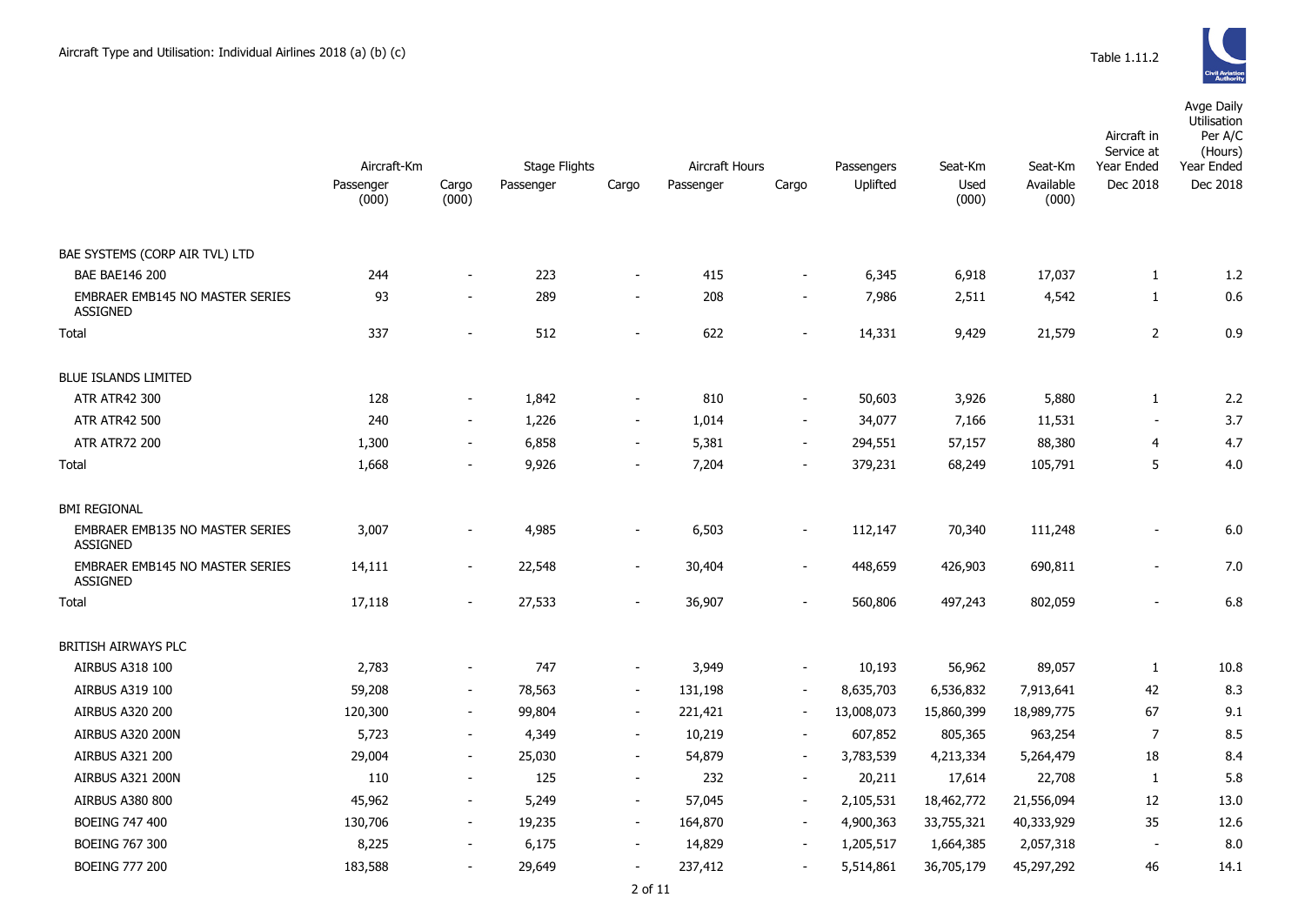|                                                    |                          |                          | Passengers               |                          |                          |                          |            |               |                    | Aircraft in<br>Service at | Avge Daily<br>Utilisation<br>Per A/C<br>(Hours) |  |
|----------------------------------------------------|--------------------------|--------------------------|--------------------------|--------------------------|--------------------------|--------------------------|------------|---------------|--------------------|---------------------------|-------------------------------------------------|--|
|                                                    | Aircraft-Km              |                          |                          | <b>Stage Flights</b>     |                          | Aircraft Hours           |            | Seat-Km       | Seat-Km            | Year Ended                | Year Ended                                      |  |
|                                                    | Passenger<br>(000)       | Cargo<br>(000)           | Passenger                | Cargo                    | Passenger                | Cargo                    | Uplifted   | Used<br>(000) | Available<br>(000) | Dec 2018                  | Dec 2018                                        |  |
| BRITISH AIRWAYS PLC                                |                          |                          |                          |                          |                          |                          |            |               |                    |                           |                                                 |  |
| <b>BOEING 777 300</b>                              | 50,484                   | $\overline{\phantom{a}}$ | 6,309                    | $\blacksquare$           | 63,515                   | $\blacksquare$           | 1,423,804  | 12,455,242    | 14,993,045         | 12                        | 14.5                                            |  |
| <b>BOEING 787 8</b>                                | 37,385                   | $\sim$                   | 5,260                    | $\blacksquare$           | 47,477                   | $\blacksquare$           | 929,709    | 6,602,666     | 8,000,459          | 12                        | 13.0                                            |  |
| <b>BOEING 787 9</b>                                | 69,773                   | $\blacksquare$           | 9,509                    | $\overline{\phantom{a}}$ | 88,272                   | $\overline{\phantom{a}}$ | 1,621,270  | 12,007,342    | 15,070,942         | 18                        | 13.9                                            |  |
| Total                                              | 743,251                  | $\sim$                   | 290,004                  | $\blacksquare$           | 1,095,317                | $\sim$                   | 43,766,626 | 149, 143, 413 | 180,551,993        | 271                       | 11.1                                            |  |
| CARGOLOGICAIR LTD                                  |                          |                          |                          |                          |                          |                          |            |               |                    |                           |                                                 |  |
| <b>BOEING 747 400</b>                              | $\overline{\phantom{a}}$ | 5,850                    | $\blacksquare$           | 1,291                    | $\sim$                   | 7,802                    |            |               |                    | 3                         | 9.8                                             |  |
| <b>BOEING 747 8</b>                                | $\blacksquare$           | 3,238                    | $\blacksquare$           | 637                      | $\sim$                   | 4,310                    |            |               |                    | $\mathbf{1}$              | 11.8                                            |  |
| Total                                              | $\overline{\phantom{a}}$ | 9,088                    | $\overline{\phantom{a}}$ | 1,928                    | $\blacksquare$           | 12,112                   |            |               |                    | $\overline{4}$            | 10.4                                            |  |
| <b>CELLO AVIATION LTD</b>                          |                          |                          |                          |                          |                          |                          |            |               |                    |                           |                                                 |  |
| BAE AVRO146RJ 100                                  | 474                      | $\overline{\phantom{a}}$ | 921                      | $\overline{a}$           | 905                      |                          | 642        | 35,777        | 45,948             |                           | 5.0                                             |  |
| <b>BAE BAE146 200</b>                              |                          | $\overline{\phantom{a}}$ | $\overline{\phantom{a}}$ | $\overline{\phantom{a}}$ | $\overline{\phantom{a}}$ | $\overline{\phantom{a}}$ | $\sim$     |               |                    | $\blacksquare$            | $\sim$                                          |  |
| <b>BOEING 737 300</b>                              | 765                      | $\overline{\phantom{a}}$ | 466                      | $\blacksquare$           | 1,106                    | $\overline{\phantom{a}}$ | 58,081     | 97,205        | 111,984            | $\blacksquare$            | 6.1                                             |  |
| Total                                              | 1,239                    | $\blacksquare$           | 1,387                    | $\blacksquare$           | 2,011                    | $\overline{\phantom{a}}$ | 58,723     | 132,982       | 157,932            | $\overline{\phantom{a}}$  | 4.1                                             |  |
| DHL AIR LTD                                        |                          |                          |                          |                          |                          |                          |            |               |                    |                           |                                                 |  |
| <b>BOEING 757 200</b>                              | $\blacksquare$           | 12,756                   | $\overline{\phantom{a}}$ | 15,291                   | $\blacksquare$           | 24,795                   |            |               |                    | 25                        | 2.9                                             |  |
| <b>BOEING 767 300</b>                              | $\overline{\phantom{a}}$ | 10,582                   | $\blacksquare$           | 2,996                    | $\overline{\phantom{a}}$ | 14,406                   |            |               |                    | 3                         | 10.6                                            |  |
| Total                                              | $\overline{\phantom{m}}$ | 23,338                   | $\overline{\phantom{a}}$ | 18,287                   | $\overline{\phantom{a}}$ | 39,201                   |            |               |                    | 28                        | 4.0                                             |  |
| EASTERN AIRWAYS                                    |                          |                          |                          |                          |                          |                          |            |               |                    |                           |                                                 |  |
| <b>ATR ATR72 200</b>                               | 909                      | $\overline{\phantom{a}}$ | 2,547                    | $\blacksquare$           | 2,291                    | $\overline{\phantom{a}}$ | 79,569     | 28,810        | 67,250             | 2                         | 3.2                                             |  |
| BAE JETSTREAM 4100 4100                            | 2,203                    | $\sim$                   | 7,746                    | $\sim$                   | 5,935                    | $\overline{\phantom{a}}$ | 101,653    | 31,853        | 63,895             | 17                        | 1.0                                             |  |
| EMBRAER EMB145 NO MASTER SERIES<br><b>ASSIGNED</b> | 1,612                    | $\blacksquare$           | 2,981                    | $\overline{\phantom{a}}$ | 2,904                    | $\blacksquare$           | 81,344     | 49,013        | 80,621             | $\overline{4}$            | 2.0                                             |  |
| EMBRAER ERJ170 100                                 | 1,265                    | $\sim$                   | 2,387                    | $\blacksquare$           | 2,379                    |                          | 3,130      | 66,459        | 96,127             |                           | 4.1                                             |  |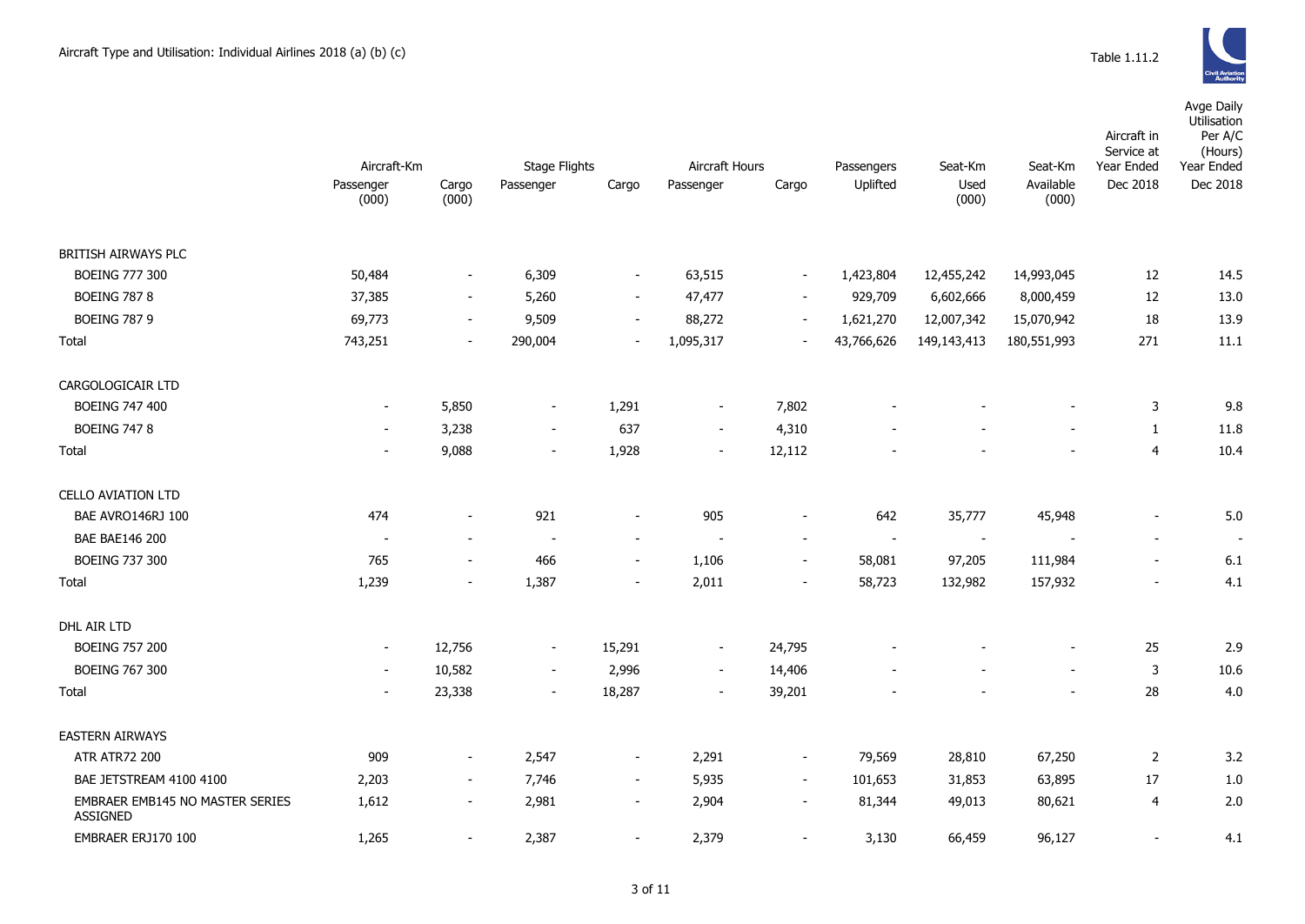|                                                          | Aircraft-Km        |                          | Aircraft Hours<br><b>Stage Flights</b> |                          |           |                          |                        |                          |                               | Aircraft in<br>Service at | Avge Daily<br>Utilisation<br>Per A/C<br>(Hours)<br>Year Ended |
|----------------------------------------------------------|--------------------|--------------------------|----------------------------------------|--------------------------|-----------|--------------------------|------------------------|--------------------------|-------------------------------|---------------------------|---------------------------------------------------------------|
|                                                          | Passenger<br>(000) | Cargo<br>(000)           | Passenger                              | Cargo                    | Passenger | Cargo                    | Passengers<br>Uplifted | Seat-Km<br>Used<br>(000) | Seat-Km<br>Available<br>(000) | Year Ended<br>Dec 2018    | Dec 2018                                                      |
|                                                          |                    |                          |                                        |                          |           |                          |                        |                          |                               |                           |                                                               |
| <b>EASTERN AIRWAYS</b>                                   |                    |                          |                                        |                          |           |                          |                        |                          |                               |                           |                                                               |
| SAAB 2000 NO MASTER SERIES<br><b>ASSIGNED</b>            | 2,152              | $\overline{\phantom{a}}$ | 5,419                                  | $\blacksquare$           | 4,890     | $\overline{\phantom{a}}$ | 105,472                | 62,438                   | 107,582                       | $\boldsymbol{7}$          | 1.7                                                           |
| Total                                                    | 8,141              | $\sim$                   | 21,080                                 | $\overline{\phantom{a}}$ | 18,398    | $\sim$                   | 371,168                | 238,573                  | 415,475                       | 30                        | 1.6                                                           |
| EASYJET AIRLINE COMPANY LTD                              |                    |                          |                                        |                          |           |                          |                        |                          |                               |                           |                                                               |
| AIRBUS A319 100                                          | 82,591             | $\overline{\phantom{a}}$ | 88,097                                 | $\sim$                   | 156,140   | $\overline{\phantom{a}}$ | 12,059,431             | 11,447,920               | 12,884,244                    | $\overline{\phantom{a}}$  | 9.3                                                           |
| AIRBUS A320 200                                          | 93,628             | $\sim$                   | 77,949                                 | $\blacksquare$           | 163,055   | $\overline{\phantom{a}}$ | 12,613,849             | 15,444,066               | 17,393,982                    | $\blacksquare$            | 10.2                                                          |
| AIRBUS A320 200N                                         | 6,992              | $\sim$                   | 3,734                                  | $\sim$                   | 11,001    | $\overline{\phantom{a}}$ | 631,928                | 1,206,742                | 1,300,454                     | $\overline{\phantom{a}}$  | 12.2                                                          |
| Total                                                    | 183,211            | $\overline{\phantom{a}}$ | 169,780                                | $\overline{\phantom{a}}$ | 330,195   | $\overline{\phantom{a}}$ | 25,305,208             | 28,098,728               | 31,578,680                    | $\overline{a}$            | 9.8                                                           |
| <b>EASYJET UK LTD</b>                                    |                    |                          |                                        |                          |           |                          |                        |                          |                               |                           |                                                               |
| AIRBUS A319 100                                          | 72,728             | $\overline{\phantom{a}}$ | 77,674                                 | $\overline{\phantom{a}}$ | 137,691   | $\overline{\phantom{a}}$ | 10,741,973             | 10,174,266               | 11,345,552                    | 77                        | 9.4                                                           |
| <b>AIRBUS A320 200</b>                                   | 80,089             | $\sim$                   | 67,817                                 | $\sim$                   | 139,543   | $\sim$                   | 10,999,885             | 13,173,376               | 14,884,372                    | 60                        | 10.2                                                          |
| AIRBUS A320 200N                                         | 16,417             | $\sim$                   | 10,711                                 | $\overline{\phantom{a}}$ | 26,894    | $\blacksquare$           | 1,781,185              | 2,763,436                | 3,053,586                     | 20                        | 10.8                                                          |
| AIRBUS A321 200N                                         | 2,941              | $\blacksquare$           | 1,373                                  | $\overline{\phantom{a}}$ | 4,549     | $\blacksquare$           | 287,167                | 619,619                  | 691,251                       | 3                         | 12.0                                                          |
| Total                                                    | 172,176            | $\overline{\phantom{a}}$ | 157,575                                | $\blacksquare$           | 308,677   | $\blacksquare$           | 23,810,210             | 26,730,697               | 29,974,761                    | 160                       | 9.9                                                           |
| EXECUTIVE JET CHARTER LTD                                |                    |                          |                                        |                          |           |                          |                        |                          |                               |                           |                                                               |
| AEROSPATIALE AS365 NO MASTER<br><b>SERIES ASSIGNED</b>   |                    |                          |                                        |                          |           |                          |                        |                          |                               | $\mathbf{1}$              |                                                               |
| AGUSTA AW139 NO MASTER SERIES<br><b>ASSIGNED</b>         |                    |                          | $\blacksquare$                         |                          |           |                          |                        | $\blacksquare$           | $\blacksquare$                | $\overline{2}$            |                                                               |
| DASSAULT FALCON 2000 NO MASTER<br><b>SERIES ASSIGNED</b> | 3                  | $\overline{\phantom{a}}$ | $\overline{4}$                         | $\overline{a}$           | 5         | $\overline{\phantom{a}}$ | 12                     | 9                        | 26                            | 1                         |                                                               |
| DASSAULT FALCON 7X NO MASTER<br>SERIES ASSIGNED          | 85                 | $\overline{\phantom{a}}$ | 36                                     | $\blacksquare$           | 111       | $\overline{\phantom{a}}$ | 84                     | 257                      | 1,185                         | $\mathbf{1}$              | 0.3                                                           |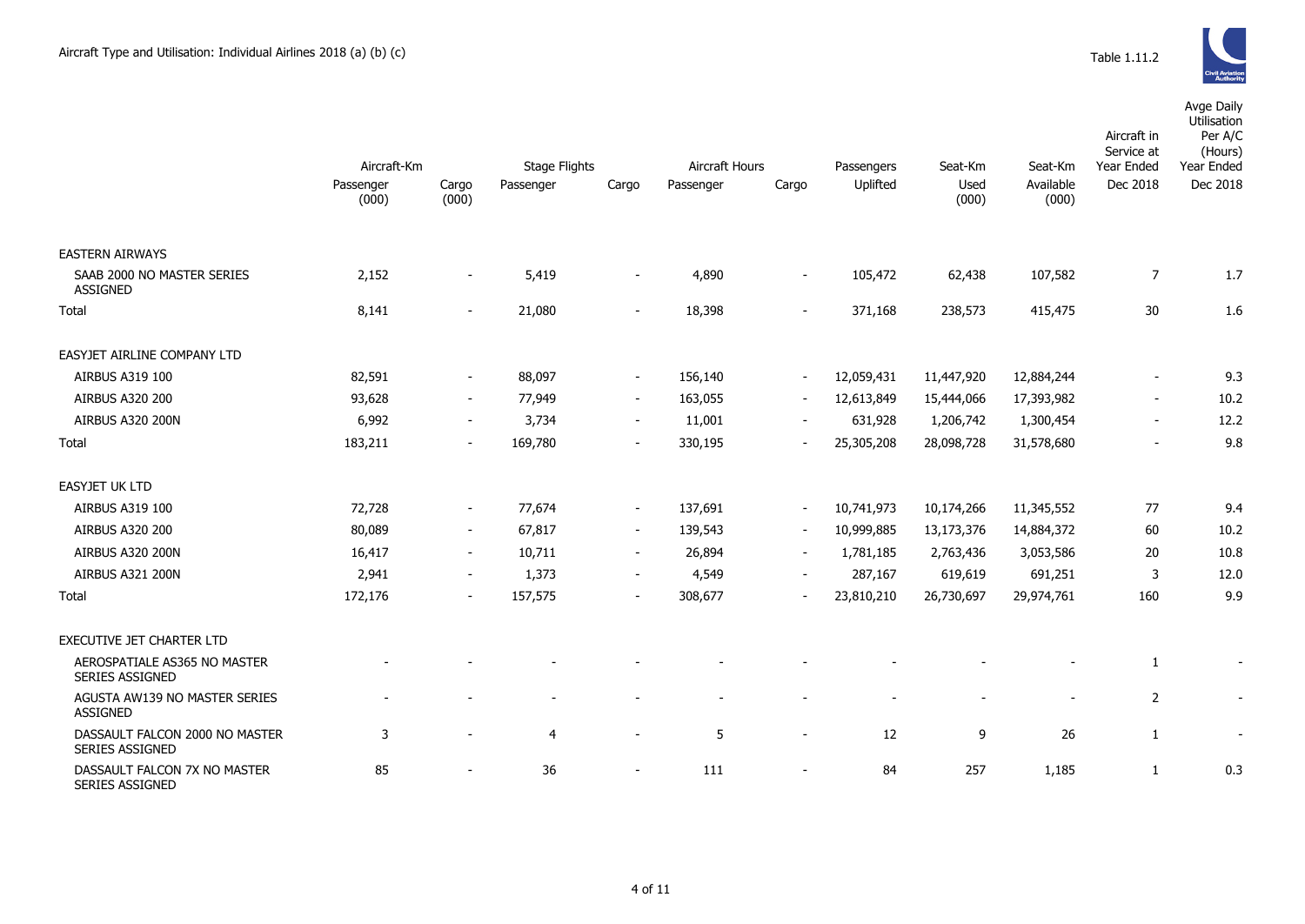|                                                           |                    |                          |                          |                          |                |                          |            |                |                    | Aircraft in<br>Service at | Avge Daily<br>Utilisation<br>Per A/C<br>(Hours) |
|-----------------------------------------------------------|--------------------|--------------------------|--------------------------|--------------------------|----------------|--------------------------|------------|----------------|--------------------|---------------------------|-------------------------------------------------|
|                                                           | Aircraft-Km        |                          | <b>Stage Flights</b>     |                          | Aircraft Hours |                          | Passengers | Seat-Km        | Seat-Km            | Year Ended                | Year Ended                                      |
|                                                           | Passenger<br>(000) | Cargo<br>(000)           | Passenger                | Cargo                    | Passenger      | Cargo                    | Uplifted   | Used<br>(000)  | Available<br>(000) | Dec 2018                  | Dec 2018                                        |
| EXECUTIVE JET CHARTER LTD                                 |                    |                          |                          |                          |                |                          |            |                |                    |                           |                                                 |
| GULFSTREAM GVI NO MASTER SERIES<br><b>ASSIGNED</b>        | 222                |                          | 64                       | $\overline{\phantom{0}}$ | 266            |                          | 145        | 436            | 2,414              | 1                         | 0.8                                             |
| <b>Total</b>                                              | 310                |                          | 104                      |                          | 382            | $\overline{a}$           | 241        | 702            | 3,625              | 6                         | 0.2                                             |
| <b>FLYBE LTD</b>                                          |                    |                          |                          |                          |                |                          |            |                |                    |                           |                                                 |
| <b>ATR ATR72 200</b>                                      | 3,989              | $\sim$                   | 11,620                   | $\blacksquare$           | 11,988         |                          |            | 176,904        | 279,212            | 5                         | 6.6                                             |
| DE HAVILLAND DHC8 400                                     | 46,661             | $\sim$                   | 107,054                  | $\sim$                   | 129,111        | $\overline{\phantom{a}}$ | 6,394,801  | 2,840,309      | 3,639,574          | 54                        | 6.5                                             |
| EMBRAER ERJ170 200                                        | 14,296             | $\sim$                   | 21,009                   | $\sim$                   | 30,375         | $\sim$                   | 1,484,448  | 1,025,067      | 1,257,990          | 11                        | 7.6                                             |
| EMBRAER ERJ190 200                                        | 7,612              | $\overline{\phantom{a}}$ | 9,656                    | $\blacksquare$           | 14,834         | $\overline{\phantom{a}}$ | 845,880    | 696,712        | 898,207            | 6                         | 6.3                                             |
| Total                                                     | 72,557             | $\sim$                   | 149,339                  | $\overline{\phantom{a}}$ | 186,308        | $\blacksquare$           | 8,725,129  | 4,738,992      | 6,074,983          | 76                        | 6.6                                             |
| <b>GAMA AVIATION (UK) LTD</b>                             |                    |                          |                          |                          |                |                          |            |                |                    |                           |                                                 |
| BEECH 200 NO MASTER SERIES<br><b>ASSIGNED</b>             |                    |                          |                          |                          |                |                          |            |                |                    | 4                         | $\overline{\phantom{a}}$                        |
| BOMBARDIER BD700 1A10 NO MASTER<br><b>SERIES ASSIGNED</b> | 339                | $\sim$                   | 208                      | $\blacksquare$           | 455            | $\blacksquare$           | 521        | 958            | 4,065              | 3                         | 0.4                                             |
| CANADAIR CL600 2B16 600                                   | 267                | $\sim$                   | 267                      | $\blacksquare$           | 395            | ÷                        | 1,037      | 836            | 2,667              | $\overline{4}$            | 0.3                                             |
| CESSNA 510 NO MASTER SERIES<br><b>ASSIGNED</b>            |                    |                          |                          |                          |                |                          |            | $\overline{a}$ |                    | $\overline{2}$            | $\sim$                                          |
| CESSNA 560 NO MASTER SERIES<br><b>ASSIGNED</b>            |                    |                          |                          |                          |                |                          |            |                |                    | 3                         | $\blacksquare$                                  |
| GULFSTREAM GV NO MASTER SERIES<br><b>ASSIGNED</b>         | 83                 |                          | 20                       | $\blacksquare$           | 105            | $\blacksquare$           | 91         | 419            | 1,163              | $\mathbf{1}$              | 0.3                                             |
| HAWKER HAWKER 800 NO MASTER<br><b>SERIES ASSIGNED</b>     |                    |                          | $\overline{\phantom{a}}$ | $\overline{\phantom{a}}$ |                |                          |            | $\overline{a}$ |                    | 1                         | $\overline{\phantom{a}}$                        |
| LEARJET 45 NO MASTER SERIES<br><b>ASSIGNED</b>            |                    |                          |                          |                          |                |                          |            |                |                    |                           |                                                 |

Total 689 - 495 - 955 - 1,649 2,213 7,895 18 0.2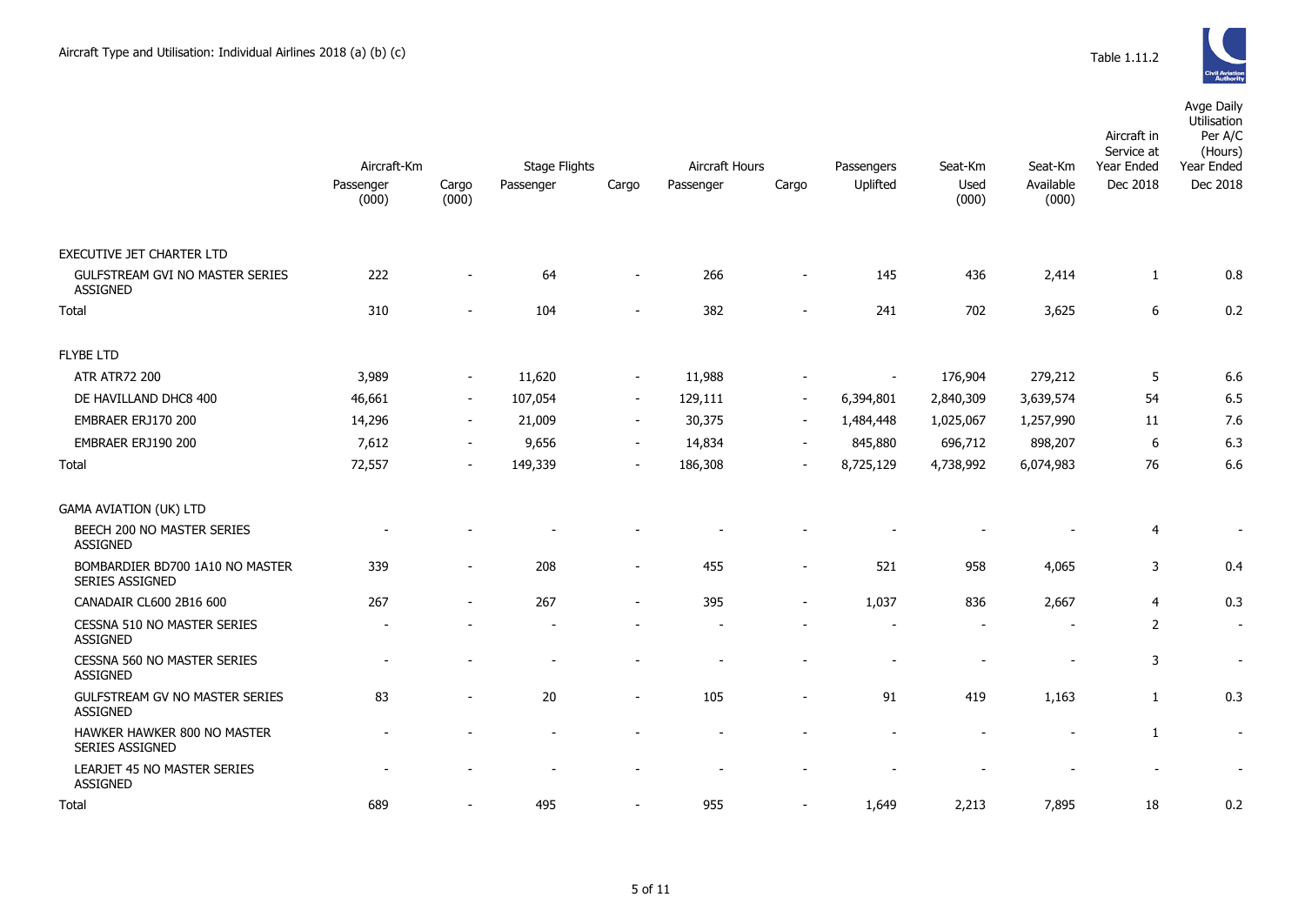Avge Daily

|                                                    | Aircraft-Km        |                          | Stage Flights |                              | <b>Aircraft Hours</b> |                          | Passengers               | Seat-Km       | Seat-Km            | Aircraft in<br>Service at<br>Year Ended | Utilisation<br>Per A/C<br>(Hours)<br>Year Ended |  |
|----------------------------------------------------|--------------------|--------------------------|---------------|------------------------------|-----------------------|--------------------------|--------------------------|---------------|--------------------|-----------------------------------------|-------------------------------------------------|--|
|                                                    | Passenger<br>(000) | Cargo<br>(000)           | Passenger     | Cargo                        | Passenger             | Cargo                    | Uplifted                 | Used<br>(000) | Available<br>(000) | Dec 2018                                | Dec 2018                                        |  |
| JET2.COM LTD                                       |                    |                          |               |                              |                       |                          |                          |               |                    |                                         |                                                 |  |
| <b>BOEING 737 300</b>                              | 18,330             | $\sim$                   | 11,396        | $\overline{\phantom{a}}$     | 30,463                | $\overline{\phantom{a}}$ | 1,505,367                | 2,462,238     | 2,712,904          | 11                                      | 5.2                                             |  |
| BOEING 737-800                                     | 109,338            | $\sim$                   | 49,037        | $\sim$                       | 167,032               | $\blacksquare$           | 8,383,096                | 18,798,875    | 20,663,942         | 61                                      | 8.4                                             |  |
| <b>BOEING 757 200</b>                              | 15,889             | $\sim$                   | 6,689         | $\sim$                       | 23,883                | $\overline{\phantom{a}}$ | 1,462,525                | 3,479,131     | 3,733,854          | 11                                      | 5.9                                             |  |
| Total                                              | 143,557            | $\sim$                   | 67,122        | $\blacksquare$               | 221,377               | ÷.                       | 11,350,988               | 24,740,244    | 27,110,700         | 83                                      | 7.5                                             |  |
| JOTA AVIATION LTD                                  |                    |                          |               |                              |                       |                          |                          |               |                    |                                         |                                                 |  |
| BAE AVRO146RJ 100                                  | 812                | $\sim$                   | 1,417         | $\overline{\phantom{a}}$     | 1,861                 | $\overline{\phantom{a}}$ | 503                      | 49,771        | 78,474             | $\mathbf{1}$                            | 5.1                                             |  |
| BAE AVRO146RJ 85                                   | 451                | $\sim$                   | 840           | $\overline{\phantom{a}}$     | 1,250                 | $\overline{\phantom{a}}$ | 3,076                    | 30,173        | 42,701             | 1                                       | 3.4                                             |  |
| <b>BAE BAE146 200</b>                              | 97                 | $\sim$                   | 182           | $\sim$                       | 258                   | $\blacksquare$           | 3,747                    | 5,266         | 8,566              | $\mathbf{1}$                            | 0.7                                             |  |
| <b>BAE BAE146 300</b>                              | $\overline{2}$     | 20                       | 3             | 17                           | 5                     | $40\,$                   | $\overline{\phantom{a}}$ | 134           | 175                | $\overline{2}$                          | 0.3                                             |  |
| Total                                              | 1,362              | 20                       | 2,442         | 17                           | 3,374                 | 40                       | 7,326                    | 85,344        | 129,916            | 5                                       | 2.7                                             |  |
| LOGANAIR LTD                                       |                    |                          |               |                              |                       |                          |                          |               |                    |                                         |                                                 |  |
| BRITTEN NORMAN BN2A<br>UNDESIGNATED MASTER SERIES  | 199                |                          | 5,630         | $\qquad \qquad \blacksquare$ | 1,419                 | $\overline{\phantom{a}}$ | 21,277                   | 972           | 1,589              | $\overline{2}$                          | 1.9                                             |  |
| DE HAVILLAND DHC6 400                              | 578                | $\sim$                   | 3,437         | $\blacksquare$               | 3,199                 | $\blacksquare$           | 33,150                   | 5,771         | 10,984             | 3                                       | 2.9                                             |  |
| DORNIER 328 NO MASTER SERIES<br><b>ASSIGNED</b>    | 1,088              | $\sim$                   | 2,918         | $\sim$                       | 3,335                 | $\blacksquare$           | 52,737                   | 20,789        | 33,810             | $\overline{2}$                          | 4.6                                             |  |
| <b>EMBRAER EMB135 NO MASTER SERIES</b><br>ASSIGNED | 182                | $\blacksquare$           | 372           | $\qquad \qquad \blacksquare$ | 410                   | $\blacksquare$           | 9,185                    | 4,532         | 6,718              | $\mathbf{1}$                            | 5.7                                             |  |
| EMBRAER EMB145 NO MASTER SERIES<br><b>ASSIGNED</b> | 18                 |                          | 36            | $\overline{\phantom{a}}$     | 41                    | $\sim$                   | 872                      | 432           | 857                | $\mathbf{1}$                            | 3.2                                             |  |
| SAAB 2000 NO MASTER SERIES<br><b>ASSIGNED</b>      | 2,335              | $\sim$                   | 7,043         | $\overline{\phantom{a}}$     | 6,729                 | $\overline{\phantom{a}}$ | 176,251                  | 64,755        | 116,766            | 5                                       | 3.7                                             |  |
| SAAB 340 NO MASTER SERIES ASSIGNED                 | 5,961              | $\sim$                   | 21,371        | $\mathbf{1}$                 | 20,637                | 2                        | 409,878                  | 123,935       | 199,960            | 16                                      | 3.5                                             |  |
| Total                                              | 10,360             | $\overline{\phantom{a}}$ | 40,807        | $\mathbf{1}$                 | 35,771                | $\overline{2}$           | 703,350                  | 221,186       | 370,684            | 30                                      | 3.5                                             |  |
| NORWEGIAN AIR UK LTD                               |                    |                          |               |                              |                       |                          |                          |               |                    |                                         |                                                 |  |
| BOEING 737-800                                     | 2,629              |                          | 1,431         |                              | 4,151                 |                          |                          | 387,868       | 489.050            | 1                                       | 11.4                                            |  |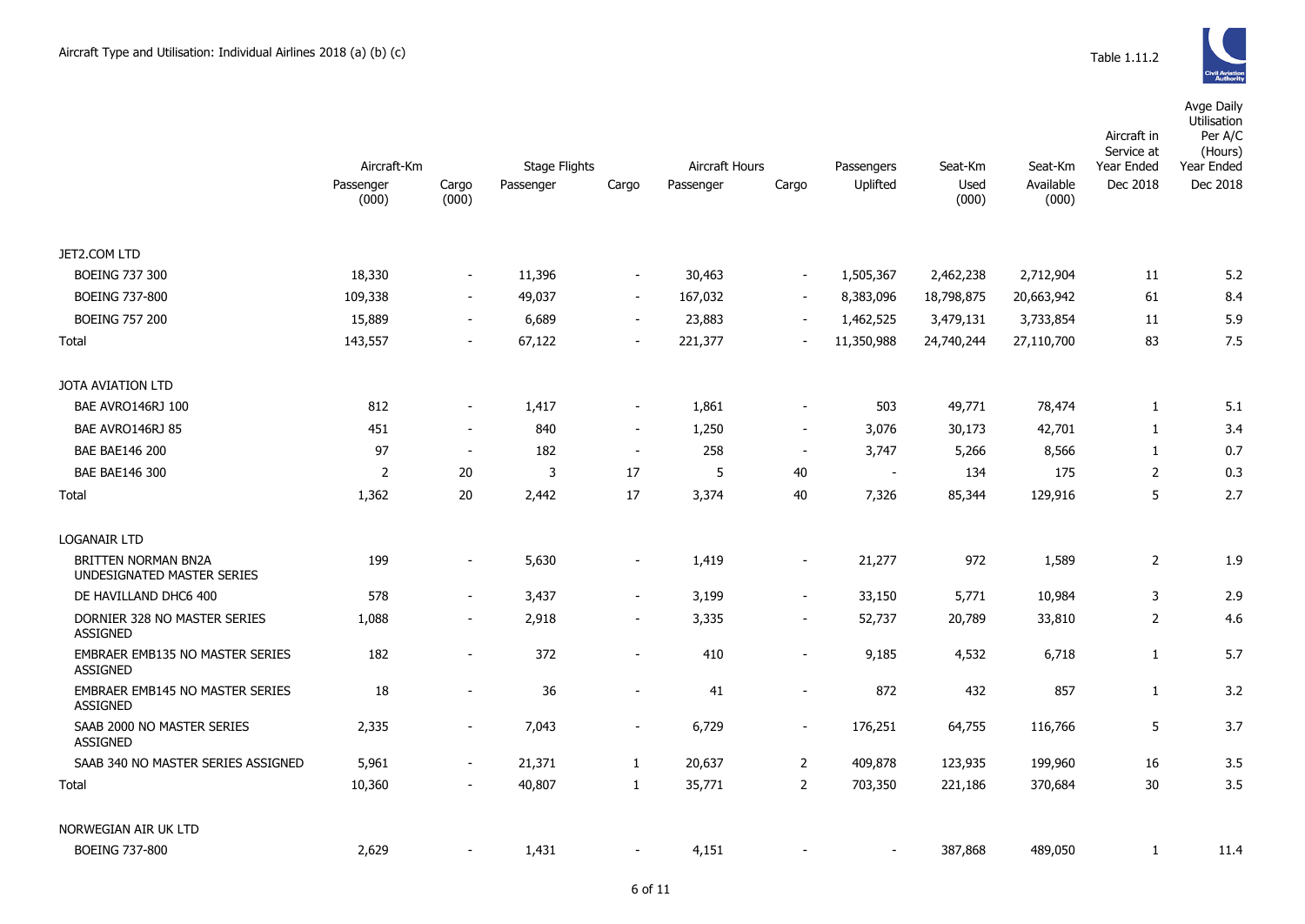| <b>Civil Aviation</b><br><b>Authority</b> |
|-------------------------------------------|

|                                                        |                                   |                          | Aircraft Hours                    |                          |                    |                          |                        |                          |                               | Aircraft in<br>Service at | Avge Daily<br>Utilisation<br>Per A/C<br>(Hours) |
|--------------------------------------------------------|-----------------------------------|--------------------------|-----------------------------------|--------------------------|--------------------|--------------------------|------------------------|--------------------------|-------------------------------|---------------------------|-------------------------------------------------|
|                                                        | Aircraft-Km<br>Passenger<br>(000) | Cargo<br>(000)           | <b>Stage Flights</b><br>Passenger | Cargo                    | Cargo<br>Passenger |                          | Passengers<br>Uplifted | Seat-Km<br>Used<br>(000) | Seat-Km<br>Available<br>(000) | Year Ended<br>Dec 2018    | Year Ended<br>Dec 2018                          |
|                                                        |                                   |                          |                                   |                          |                    |                          |                        |                          |                               |                           |                                                 |
| NORWEGIAN AIR UK LTD                                   |                                   |                          |                                   |                          |                    |                          |                        |                          |                               |                           |                                                 |
| <b>BOEING 787 9</b>                                    | 37,453                            | $\overline{\phantom{a}}$ | 4,872                             | $\blacksquare$           | 46,220             | $\mathbf{r}$             | 1,407,901              | 11,034,562               | 12,874,597                    | 12                        | 15.5                                            |
| Total                                                  | 40,083                            | $\blacksquare$           | 6,303                             | $\blacksquare$           | 50,370             | $\overline{\phantom{a}}$ | 1,407,901              | 11,422,430               | 13,363,647                    | 13                        | 15.1                                            |
| <b>RVL AVIATION LTD</b>                                |                                   |                          |                                   |                          |                    |                          |                        |                          |                               |                           |                                                 |
| CESSNA 310 NO MASTER SERIES<br><b>ASSIGNED</b>         |                                   | 1                        | $\overline{\phantom{a}}$          | 3                        |                    | 4                        |                        |                          |                               | 4                         | $\overline{\phantom{a}}$                        |
| CESSNA 402 NO MASTER SERIES<br><b>ASSIGNED</b>         |                                   |                          |                                   |                          |                    |                          |                        |                          |                               | 1                         | $\blacksquare$                                  |
| CESSNA 404 NO MASTER SERIES<br><b>ASSIGNED</b>         |                                   |                          |                                   |                          |                    |                          |                        |                          |                               | 4                         | $\overline{\phantom{a}}$                        |
| <b>CESSNA F406 NO MASTER SERIES</b><br><b>ASSIGNED</b> | 34                                | 14                       | 104                               | 28                       | 84                 | 38                       |                        | 89                       | 263                           | 6                         | 0.1                                             |
| Total                                                  | 34                                | 15                       | 104                               | 31                       | 84                 | 41                       |                        | 89                       | 263                           | 15                        | $\overline{\phantom{a}}$                        |
| SAXONAIR CHARTER LTD                                   |                                   |                          |                                   |                          |                    |                          |                        |                          |                               |                           |                                                 |
| CESSNA 510 NO MASTER SERIES<br><b>ASSIGNED</b>         |                                   |                          |                                   |                          |                    |                          |                        |                          |                               | 1                         | $\overline{\phantom{a}}$                        |
| EMBRAER EMB505 NO MASTER SERIES<br><b>ASSIGNED</b>     |                                   |                          |                                   |                          |                    |                          |                        |                          |                               | $\mathbf{1}$              | $\sim$                                          |
| EMBRAER EMB550 NO MASTER SERIES<br><b>ASSIGNED</b>     | 218                               | $\sim$                   | 218                               | $\overline{\phantom{a}}$ | 336                | $\blacksquare$           | 800                    | 800                      | 2,182                         | 1                         | 0.9                                             |
| GULFSTREAM GV NO MASTER SERIES<br><b>ASSIGNED</b>      | 432                               | $\sim$                   | 121                               | $\overline{\phantom{a}}$ | 526                | $\overline{a}$           | 499                    | 1,757                    | 6,915                         | $\mathbf{1}$              | 1.4                                             |
| HAWKER HAWKER 800 NO MASTER<br><b>SERIES ASSIGNED</b>  |                                   |                          |                                   |                          |                    |                          |                        |                          | $\overline{\phantom{a}}$      | 4                         | $\overline{\phantom{a}}$                        |
| Total                                                  | 650                               |                          | 339                               |                          | 862                |                          | 1,299                  | 2,557                    | 9,097                         | 8                         | 0.3                                             |
| TAG AVIATION (UK) LTD                                  |                                   |                          |                                   |                          |                    |                          |                        |                          |                               |                           |                                                 |
| AIRBUS A319 100                                        |                                   |                          |                                   |                          |                    |                          |                        |                          |                               | 1                         |                                                 |
| <b>BOEING 757 200</b>                                  | 277                               |                          | 104                               | $\sim$                   | 354                | $\sim$                   | 5,938                  | 16,029                   | 25,527                        | 1                         | 1.0                                             |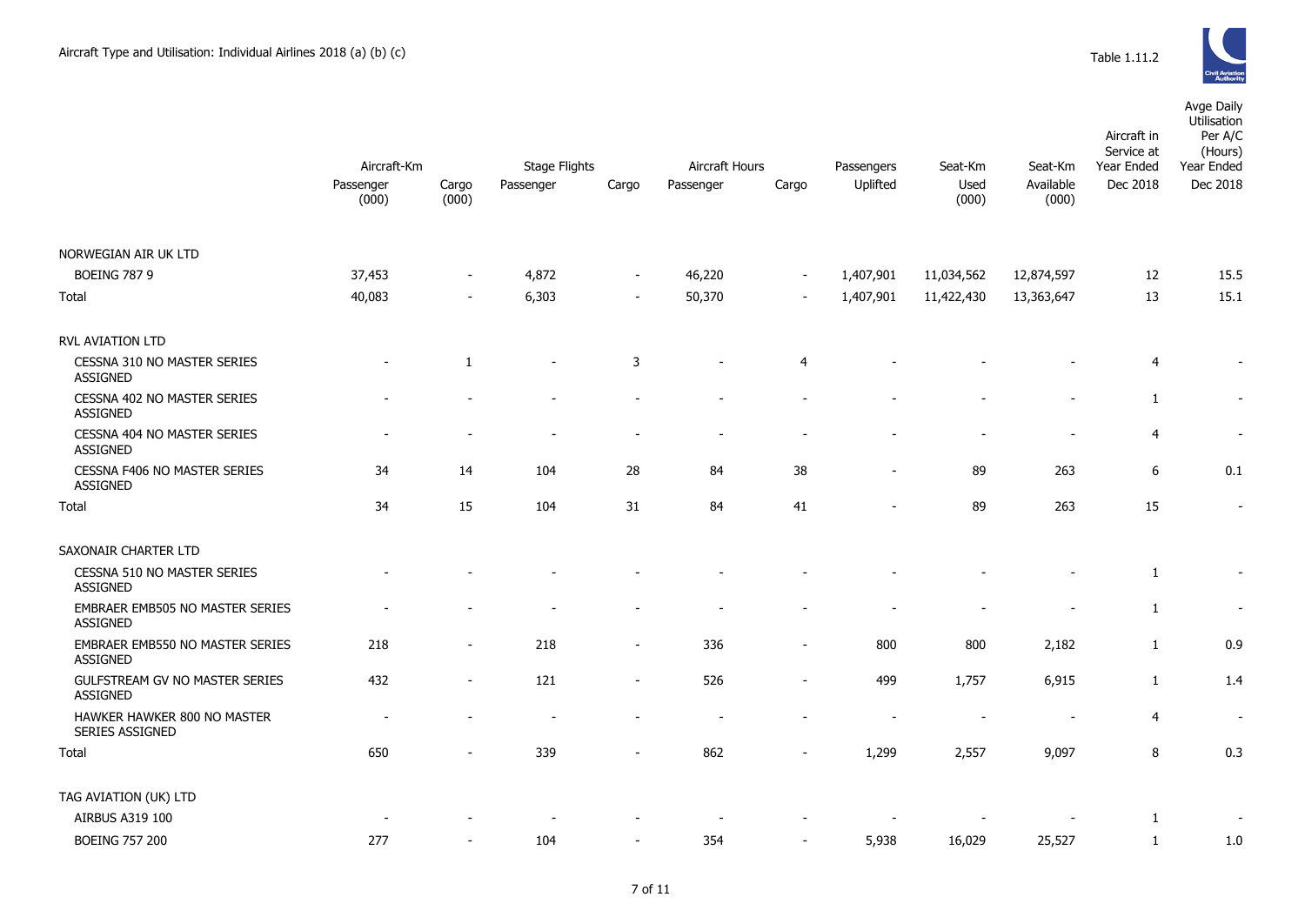

Avge Daily

|                                                           | Aircraft-Km        |                          | <b>Stage Flights</b> |                          | <b>Aircraft Hours</b> |                          | Seat-Km                | Seat-Km                  | Aircraft in<br>Service at<br>Year Ended | Utilisation<br>Per A/C<br>(Hours)<br>Year Ended |          |
|-----------------------------------------------------------|--------------------|--------------------------|----------------------|--------------------------|-----------------------|--------------------------|------------------------|--------------------------|-----------------------------------------|-------------------------------------------------|----------|
|                                                           | Passenger<br>(000) | Cargo<br>(000)           | Passenger            | Cargo                    | Passenger             | Cargo                    | Passengers<br>Uplifted | Used<br>(000)            | Available<br>(000)                      | Dec 2018                                        | Dec 2018 |
| TAG AVIATION (UK) LTD                                     |                    |                          |                      |                          |                       |                          |                        |                          |                                         |                                                 |          |
| BOMBARDIER BD100 1A10 NO MASTER<br><b>SERIES ASSIGNED</b> | 1                  |                          | $\mathbf{1}$         |                          | -1                    |                          | $\overline{2}$         | 2                        | 9                                       | 1                                               |          |
| BOMBARDIER BD700 1A10 NO MASTER<br>SERIES ASSIGNED        | 226                | $\sim$                   | 120                  | $\blacksquare$           | 279                   | $\sim$                   | 450                    | 1,030                    | 3,973                                   | 4                                               | 0.2      |
| BOMBARDIER BD700 1A11 NO MASTER<br>SERIES ASSIGNED        |                    |                          |                      |                          |                       |                          |                        | $\overline{\phantom{a}}$ |                                         | 1                                               |          |
| BOMBARDIER CL600 2B19 NO MASTER<br>SERIES ASSIGNED        | 33                 |                          | 41                   |                          | 46                    |                          | 411                    | 355                      | 463                                     | 1                                               | 0.1      |
| CANADAIR CL600 2B16 600                                   | 97                 |                          | 75                   | $\blacksquare$           | 126                   |                          | 277                    | 330                      | 926                                     | 3                                               | 0.1      |
| DASSAULT FALCON 2000 NO MASTER<br><b>SERIES ASSIGNED</b>  | 37                 | $\overline{\phantom{a}}$ | 26                   | $\overline{\phantom{a}}$ | 51                    | $\sim$                   | 65                     | 98                       | 346                                     | 1                                               | 0.1      |
| DASSAULT FALCON 7X NO MASTER<br>SERIES ASSIGNED           | 254                |                          | 108                  | $\overline{a}$           | 302                   |                          | 464                    | 1,052                    | 3,561                                   | 3                                               | 0.3      |
| DASSAULT FALCON 900EX NO MASTER<br><b>SERIES ASSIGNED</b> | 211                |                          | 167                  | $\blacksquare$           | 269                   |                          | 660                    | 894                      | 3,003                                   | 3                                               | 0.2      |
| EMBRAER EMB135 NO MASTER SERIES<br><b>ASSIGNED</b>        | 253                | $\blacksquare$           | 210                  | $\blacksquare$           | 340                   | $\overline{\phantom{a}}$ | 976                    | 1,117                    | 3,292                                   | $\overline{2}$                                  | 0.6      |
| GULFSTREAM GV NO MASTER SERIES<br><b>ASSIGNED</b>         | 203                | $\sim$                   | 100                  | $\blacksquare$           | 247                   | $\overline{\phantom{a}}$ | 335                    | 647                      | 3,712                                   | 1                                               | 0.7      |
| <b>GULFSTREAM GVI NO MASTER SERIES</b><br><b>ASSIGNED</b> | 24                 |                          | $\overline{4}$       | $\overline{\phantom{a}}$ | 28                    | $\blacksquare$           | 14                     | 78                       | 340                                     | 1                                               | 0.1      |
| Total                                                     | 1,617              |                          | 956                  | $\overline{a}$           | 2,042                 |                          | 9,592                  | 21,632                   | 45,152                                  | 23                                              | 0.2      |
| THOMAS COOK AIRLINES LTD                                  |                    |                          |                      |                          |                       |                          |                        |                          |                                         |                                                 |          |
| AIRBUS A320 200                                           | 287                |                          | 97                   | $\overline{\phantom{a}}$ | 423                   |                          | 12,873                 | 45,390                   | 51,590                                  | $\blacksquare$                                  | 5.1      |
| <b>AIRBUS A321 200</b>                                    | 64,400             | $\sim$                   | 23,573               | $\sim$                   | 93,719                | $\sim$                   | 4,580,160              | 12,797,492               | 14,153,831                              | 19                                              | 11.5     |
| AIRBUS A330 200                                           | 27,338             | $\sim$                   | 3,910                | $\sim$                   | 34,909                | $\sim$                   | 1,050,904              | 7,878,271                | 8,705,834                               | 8                                               | 13.3     |
| <b>AIRBUS A330 300</b>                                    | 1,709              |                          | 244                  | $\overline{\phantom{a}}$ | 2,180                 | $\sim$                   | 80,925                 | 580,404                  | 635,511                                 | $\overline{\phantom{a}}$                        | 15.2     |
| BOEING 757-300                                            | 5,786              | $\sim$                   | 2,105                | $\blacksquare$           | 8,460                 | $\sim$                   | 524,322                | 1,474,758                | 1,616,554                               | $\mathbf{1}$                                    | 10.3     |
|                                                           |                    |                          |                      |                          |                       |                          |                        |                          |                                         |                                                 |          |

105 - 139,520 - 29,929 - 139,691 - 29,929 - 139,691 - 5,249,184 22,776,315 25,163,320 - 28 11.8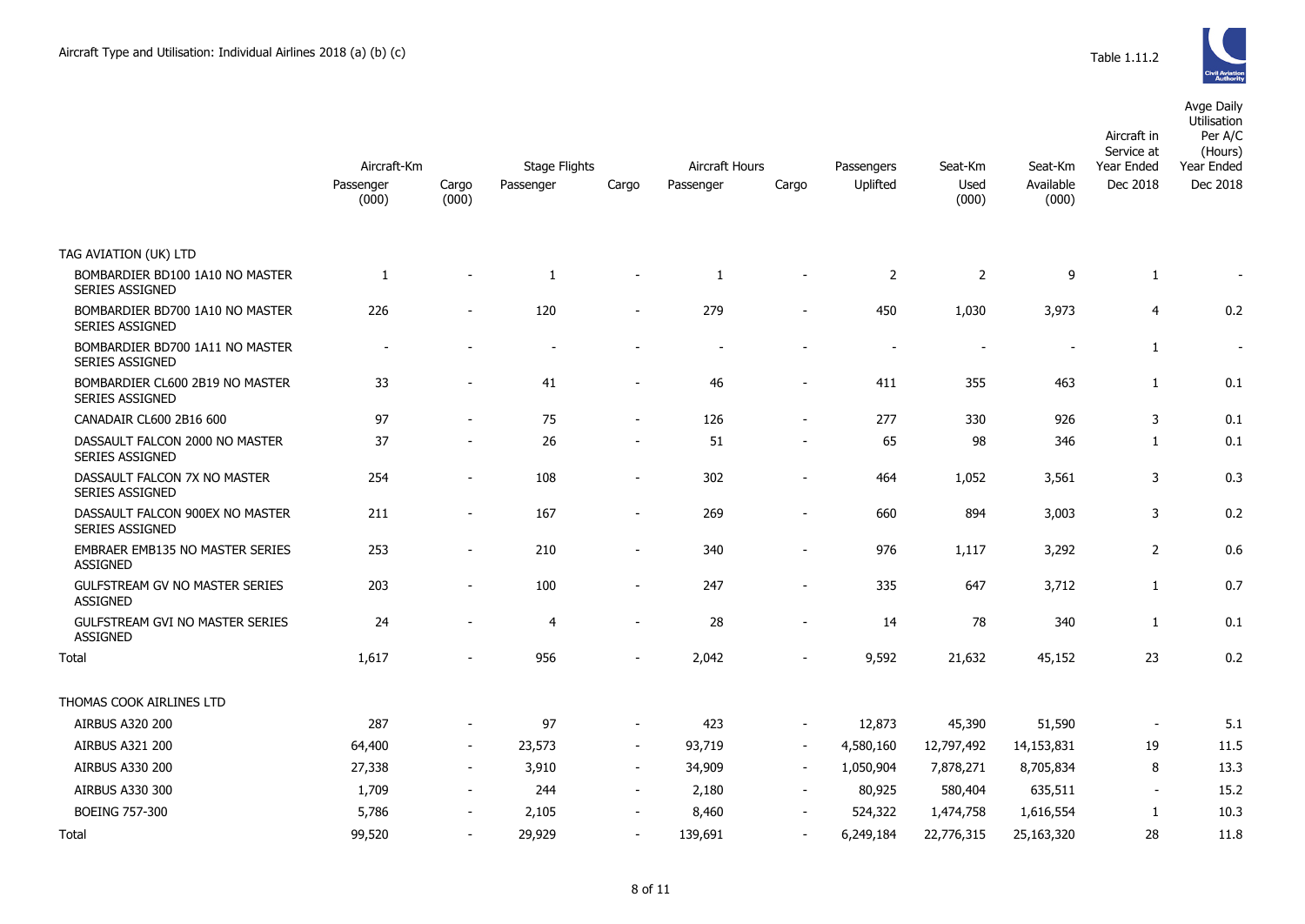

|                                                        |                                   |                          | <b>Stage Flights</b><br><b>Aircraft Hours</b> |                          |                |                          |                        | Seat-Km       | Seat-Km            | Aircraft in<br>Service at | Avge Daily<br>Utilisation<br>Per A/C<br>(Hours)<br>Year Ended |
|--------------------------------------------------------|-----------------------------------|--------------------------|-----------------------------------------------|--------------------------|----------------|--------------------------|------------------------|---------------|--------------------|---------------------------|---------------------------------------------------------------|
|                                                        | Aircraft-Km<br>Passenger<br>(000) | Cargo<br>(000)           | Passenger                                     | Cargo                    | Passenger      | Cargo                    | Passengers<br>Uplifted | Used<br>(000) | Available<br>(000) | Year Ended<br>Dec 2018    | Dec 2018                                                      |
|                                                        |                                   |                          |                                               |                          |                |                          |                        |               |                    |                           |                                                               |
| TITAN AIRWAYS LTD                                      |                                   |                          |                                               |                          |                |                          |                        |               |                    |                           |                                                               |
|                                                        | $\overline{2}$                    |                          | $\mathbf{1}$                                  |                          | $\overline{4}$ | $\sim$                   |                        | 335           | 335                | $\sim$                    |                                                               |
| <b>AIRBUS A318 100</b>                                 | 178                               |                          | 91                                            | $\blacksquare$           | 275            | $\overline{\phantom{a}}$ | 1,812                  | 3,580         | 5,707              | $\mathbf{1}$              | 0.8                                                           |
| <b>AIRBUS A320 200</b>                                 | 3,053                             | $\overline{\phantom{a}}$ | 1,875                                         | $\blacksquare$           | 5,015          | $\sim$                   | 56,054                 | 446,835       | 549,626            | $\overline{2}$            | 6.9                                                           |
| AIRBUS A321 200                                        | 4,159                             | $\blacksquare$           | 2,313                                         | $\blacksquare$           | 6,551          | $\sim$                   | 9,329                  | 809,831       | 896,460            | 3                         | 8.0                                                           |
| <b>BOEING 737 300</b>                                  | 534                               | 9                        | 390                                           | 17                       | 937            | 22                       | 18,527                 | 43,411        | 69,470             | $\blacksquare$            | 3.8                                                           |
| <b>BOEING 737 400</b>                                  | 710                               | 480                      | 619                                           | 900                      | 1,312          | 1,074                    | 17,704                 | 85,945        | 103,663            | $\mathbf{1}$              | 3.9                                                           |
| <b>BOEING 757 200</b>                                  | 2,271                             | $\overline{\phantom{a}}$ | 1,168                                         | $\mathbf{1}$             | 3,484          | $\mathbf{1}$             | 44,232                 | 405,976       | 476,349            | $\overline{2}$            | 4.9                                                           |
| <b>BOEING 767 300</b>                                  | 1,169                             | $\overline{2}$           | 428                                           | $\overline{2}$           | 1,688          | 4                        | 25,657                 | 206,217       | 309,860            | $\mathbf{1}$              | 4.8                                                           |
| Total                                                  | 12,078                            | 492                      | 6,885                                         | 920                      | 19,264         | 1,100                    | 173,315                | 2,002,130     | 2,411,470          | 10                        | 5.3                                                           |
| TRIAIR (BERMUDA) LTD                                   |                                   |                          |                                               |                          |                |                          |                        |               |                    |                           |                                                               |
| DASSAULT FALCON 7X NO MASTER<br><b>SERIES ASSIGNED</b> | 9                                 |                          | $\mathbf{1}$                                  | $\overline{\phantom{a}}$ | 11             |                          | 5                      | 42            | 102                | $\overline{a}$            | 0.1                                                           |
| Total                                                  | 9                                 |                          | $\mathbf{1}$                                  | $\blacksquare$           | 11             |                          | 5                      | 42            | 102                |                           | 0.1                                                           |
| TUI AIRWAYS LTD                                        |                                   |                          |                                               |                          |                |                          |                        |               |                    |                           |                                                               |
| <b>BOEING 737 8</b>                                    | 288                               | $\blacksquare$           | 106                                           | $\blacksquare$           | 425            | $\overline{\phantom{a}}$ | 17,546                 | 47,130        | 54,391             | $\overline{2}$            | 7.2                                                           |
| <b>BOEING 737-800</b>                                  | 73,472                            | $\overline{\phantom{a}}$ | 31,361                                        | $\blacksquare$           | 109,398        | $\sim$                   | 5,476,294              | 12,886,129    | 13,886,256         | 21                        | 11.6                                                          |
| <b>BOEING 757 200</b>                                  | 34,569                            | $\blacksquare$           | 13,294                                        | $\blacksquare$           | 50,381         | $\blacksquare$           | 2,687,238              | 6,994,850     | 7,605,927          | 13                        | 9.9                                                           |
| <b>BOEING 767 300</b>                                  | 12,209                            | $\overline{\phantom{a}}$ | 3,186                                         | $\blacksquare$           | 16,731         | $\blacksquare$           | 355,315                | 3,632,192     | 3,851,277          | $\overline{4}$            | 11.5                                                          |
| <b>BOEING 787 8</b>                                    | 34,240                            | $\sim$                   | 5,549                                         | $\overline{\phantom{a}}$ | 42,989         | $\blacksquare$           | 1,457,176              | 9,637,789     | 10,334,551         | 8                         | 14.3                                                          |
| <b>BOEING 787 9</b>                                    | 15,293                            | $\blacksquare$           | 2,295                                         | $\blacksquare$           | 18,949         |                          | 713,152                | 4,876,287     | 5,275,917          | $\overline{4}$            | 15.3                                                          |
| Total                                                  | 170,070                           | $\overline{\phantom{a}}$ | 55,791                                        | $\overline{\phantom{a}}$ | 238,873        |                          | 10,706,721             | 38,074,377    | 41,008,319         | 52                        | 11.8                                                          |
| VIRGIN ATLANTIC AIRWAYS LTD                            |                                   |                          |                                               |                          |                |                          |                        |               |                    |                           |                                                               |
| AIRBUS A330 200                                        | 6,697                             |                          | 1,093                                         | $\overline{\phantom{a}}$ | 8,615          |                          | 229,642                | 1,509,740     | 1,922,103          | $\overline{2}$            | 10.8                                                          |
| AIRBUS A330 300                                        | 34,077                            | $\overline{\phantom{a}}$ | 5,740                                         |                          | 45,289         | $\blacksquare$           | 1,173,830              | 7,024,378     | 9,066,868          | 10                        | 13.5                                                          |
| AIRBUS A340-600                                        | 20,131                            | 13                       | 3,371                                         | $\overline{2}$           | 26,335         | 17                       | 803,879                | 4,767,552     | 6,200,372          | $\overline{7}$            | 9.8                                                           |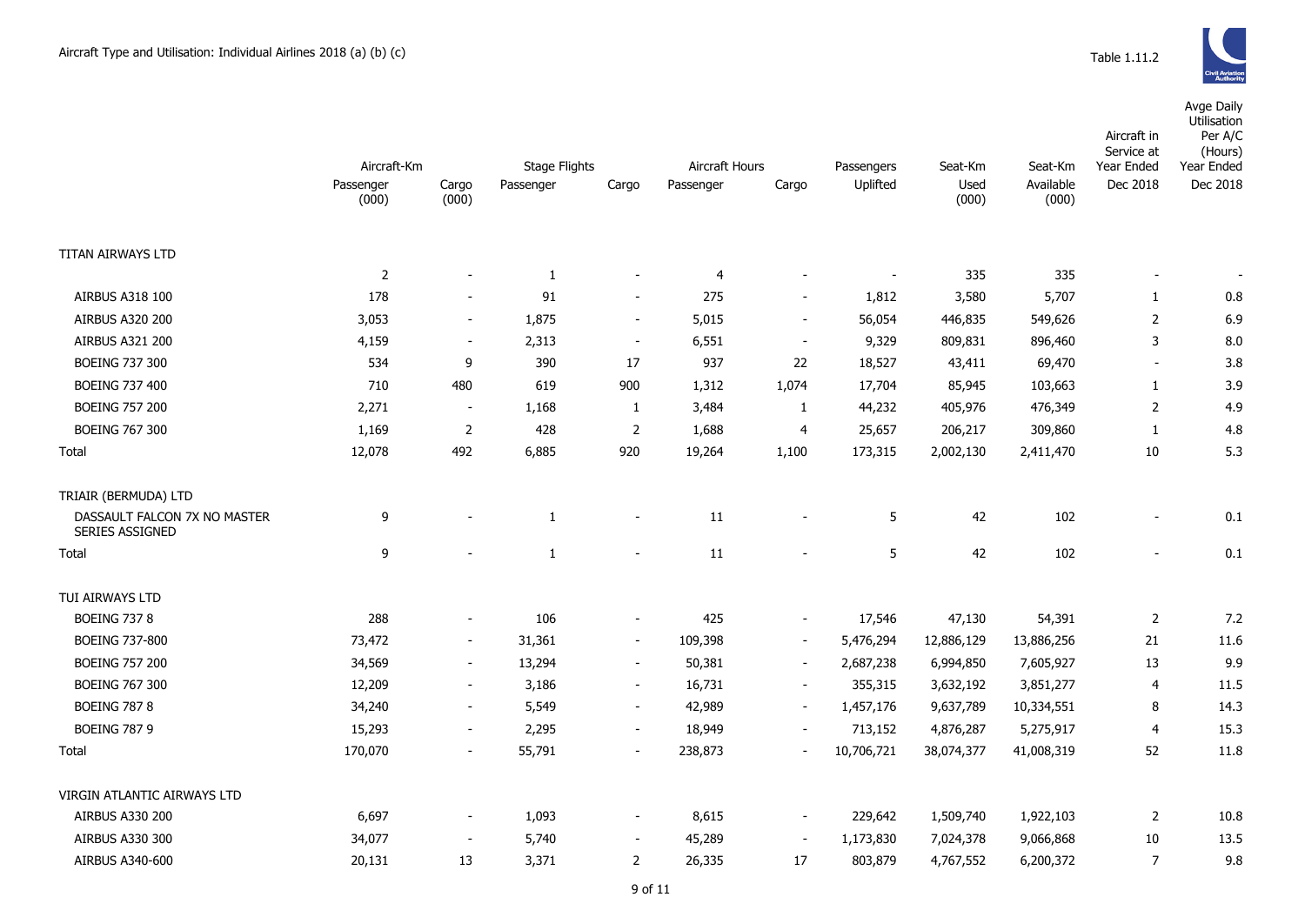Avge Daily

|                                                    | Aircraft-Km              |                          | <b>Stage Flights</b>     |                          | <b>Aircraft Hours</b>    |                          | Passengers     | Seat-Km       | Seat-Km            | Aircraft in<br>Service at<br>Year Ended | Utilisation<br>Per A/C<br>(Hours)<br>Year Ended |
|----------------------------------------------------|--------------------------|--------------------------|--------------------------|--------------------------|--------------------------|--------------------------|----------------|---------------|--------------------|-----------------------------------------|-------------------------------------------------|
|                                                    | Passenger<br>(000)       | Cargo<br>(000)           | Passenger                | Cargo                    | Passenger                | Cargo                    | Uplifted       | Used<br>(000) | Available<br>(000) | Dec 2018                                | Dec 2018                                        |
| VIRGIN ATLANTIC AIRWAYS LTD                        |                          |                          |                          |                          |                          |                          |                |               |                    |                                         |                                                 |
| <b>BOEING 747 400</b>                              | 30,265                   | $\blacksquare$           | 4,265                    | $\blacksquare$           | 37,450                   | $\sim$                   | 1,492,129      | 10,601,375    | 13,770,741         | 8                                       | 12.8                                            |
| <b>BOEING 787 9</b>                                | 59,665                   | $\blacksquare$           | 7,263                    | $\blacksquare$           | 74,009                   | $\blacksquare$           | 1,497,161      | 12,312,337    | 15,751,572         | 17                                      | 12.3                                            |
| Total                                              | 150,835                  | 13                       | 21,732                   | $\overline{2}$           | 191,697                  | 17                       | 5,196,641      | 36,215,382    | 46,711,656         | 44                                      | 12.2                                            |
| VIRGIN ATLANTIC INTERNATIONAL                      |                          |                          |                          |                          |                          |                          |                |               |                    |                                         |                                                 |
| AIRBUS A330 200                                    | 2,218                    | $\blacksquare$           | 412                      | $\overline{\phantom{a}}$ | 2,885                    | $\blacksquare$           | 69,912         | 470,792       | 636,673            | $\overline{2}$                          | 10.1                                            |
| <b>AIRBUS A330 300</b>                             | 3,718                    | $\blacksquare$           | 694                      | $\overline{\phantom{a}}$ | 4,825                    | $\overline{\phantom{a}}$ | 128,103        | 865,103       | 988,974            | $\blacksquare$                          | 18.6                                            |
| Total                                              | 5,936                    | $\overline{\phantom{a}}$ | 1,106                    | $\overline{\phantom{a}}$ | 7,710                    | $\overline{\phantom{a}}$ | 198,015        | 1,335,895     | 1,625,647          | $\overline{2}$                          | 14.1                                            |
| <b>VOLUXIS LTD</b>                                 |                          |                          |                          |                          |                          |                          |                |               |                    |                                         |                                                 |
| BOMBARDIER BD700 1A10 NO MASTER<br>SERIES ASSIGNED | 53                       | $\overline{a}$           | 17                       | $\blacksquare$           | 68                       | $\overline{a}$           | 63             | 185           | 691                | $\mathbf{1}$                            | 0.7                                             |
| HAWKER HAWKER 800 NO MASTER<br>SERIES ASSIGNED     | 46                       | 6                        | 27                       | $\mathbf{2}$             | 73                       | 8                        | $\blacksquare$ | 168           | 377                | 3                                       | 0.4                                             |
| Total                                              | 99                       | 6                        | 44                       | $\overline{2}$           | 141                      | 8                        | 63             | 353           | 1,068              | $\overline{4}$                          | 0.5                                             |
| WEST ATLANTIC UK LTD                               |                          |                          |                          |                          |                          |                          |                |               |                    |                                         |                                                 |
| <b>BOEING 737 300</b>                              | $\overline{\phantom{a}}$ | 1,547                    | $\blacksquare$           | 2,363                    | $\overline{\phantom{a}}$ | 3,321                    |                |               |                    | 6                                       | 1.5                                             |
| <b>BOEING 737 400</b>                              | $\overline{\phantom{a}}$ | 4,289                    | $\sim$                   | 8,285                    | $\blacksquare$           | 9,863                    |                |               | $\blacksquare$     | 13                                      | 2.2                                             |
| <b>BOEING 737-800</b>                              | $\overline{\phantom{a}}$ | 622                      | $\blacksquare$           | 965                      | $\blacksquare$           | 1,238                    |                |               | $\sim$             | $\mathsf 3$                             | 3.0                                             |
| Total                                              | $\overline{\phantom{a}}$ | 6,458                    | $\overline{\phantom{a}}$ | 11,613                   | $\overline{\phantom{a}}$ | 14,422                   |                |               |                    | 22                                      | 2.0                                             |
| <b>WIZZ AIR UK LTD</b>                             |                          |                          |                          |                          |                          |                          |                |               |                    |                                         |                                                 |
| <b>AIRBUS A320 200</b>                             | 9,267                    | $\overline{\phantom{a}}$ | 4,555                    | $\blacksquare$           | 14,176                   | $\overline{\phantom{a}}$ | 166,559        | 1,499,262     | 1,723,634          | 5                                       | 12.9                                            |
| <b>AIRBUS A321 200</b>                             | 2,831                    | $\sim$                   | 1,589                    | $\sim$                   | 4,444                    | $\blacksquare$           | 141,148        | 554,678       | 651,089            | $\overline{4}$                          | 9.7                                             |
| Total                                              | 12,098                   | $\overline{\phantom{a}}$ | 6,144                    | $\overline{\phantom{a}}$ | 18,621                   | $\blacksquare$           | 307,707        | 2,053,940     | 2,374,723          | 9                                       | 12.0                                            |
| <b>Grand Total</b>                                 | 1,890,513                | 39,432                   | 1,119,864                | 32,803                   | 2,999,376                | 66,946                   | 142,430,892    | 353,267,665   | 415,978,646        | 991                                     | 8.3                                             |